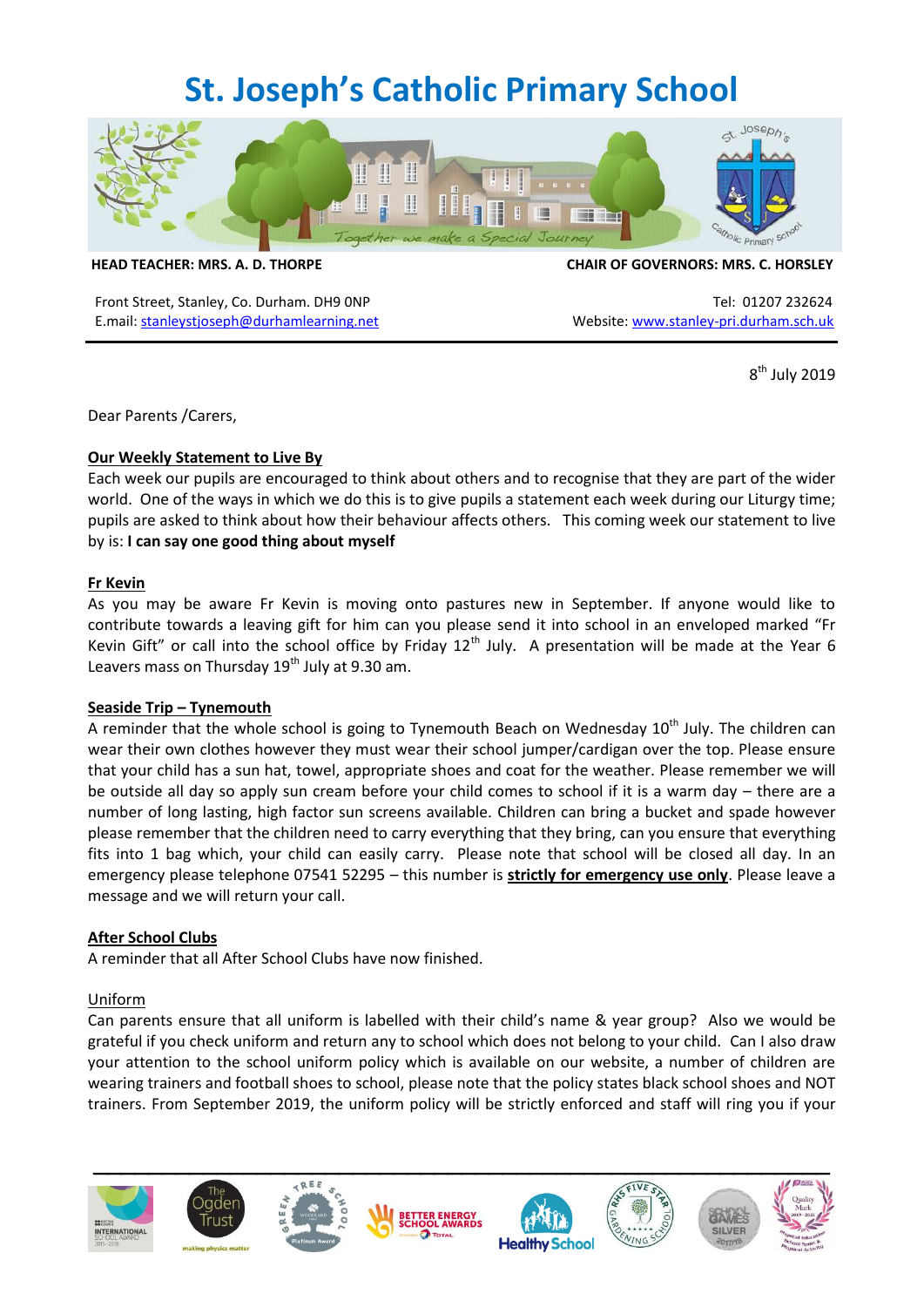child is not wearing the correct uniform. I look forward to you all supporting us to ensure that your children always look smart and ready to learn.

# **Year 6**

A reminder of the events for Year 6

#### **Assembly and Awards Night**

The Assembly and Awards Night will take place on **Tuesday 16th July at 6pm** in the School Hall.

#### **Performance**

The children in Y6 are proving to be a very talented group of actors so you're in for a treat! To celebrate the end of their time with us, they are performing the well-known play 'Pirates of the Curry Bean" on **Wednesday 17th July at 6.00pm** in the school hall. Please note the change of date. Tickets are not needed for entry to the performance but we will be holding a collection on the night and the proceeds will go towards covering the cost of props and costumes.

#### **Leavers Mass**

The Leavers Mass will take place on **Thursday 18th July at 9.30 am in Church.**

#### **Y6 LAST DAY**

As is tradition on the last day of term, children in Y6 will be leaving school a little early. They will be leaving via the church so that the whole school can be there to say goodbye. Y6 will be leaving at 2.00pm and, if they have a younger brother or sister in school, they will be able to go home at the same time. Parents/carers can congregate in the area just outside the office – with your cameras at the ready!

#### **Attendance of the Week**

| The attendance for last week was as follows: |               |              |              |  |
|----------------------------------------------|---------------|--------------|--------------|--|
| Reception 96.6%                              | Year 1 98.4 % | Year 2 98.0% | Year 3 97.3% |  |
| Year 4 96.0%                                 | Year 5 99.3%  | Year 6 97.7% |              |  |

Many congratulations to Year 5 who have had a marvellous 99.3% attendance for this week. Year 5 will be rewarded with an extra slot of outdoor time in the sunshine. This gives the school an overall weekly attendance of 97.6% for the week.

Best Wishes,

DOTHELL

**Mrs A. D. Thorpe Headteacher**